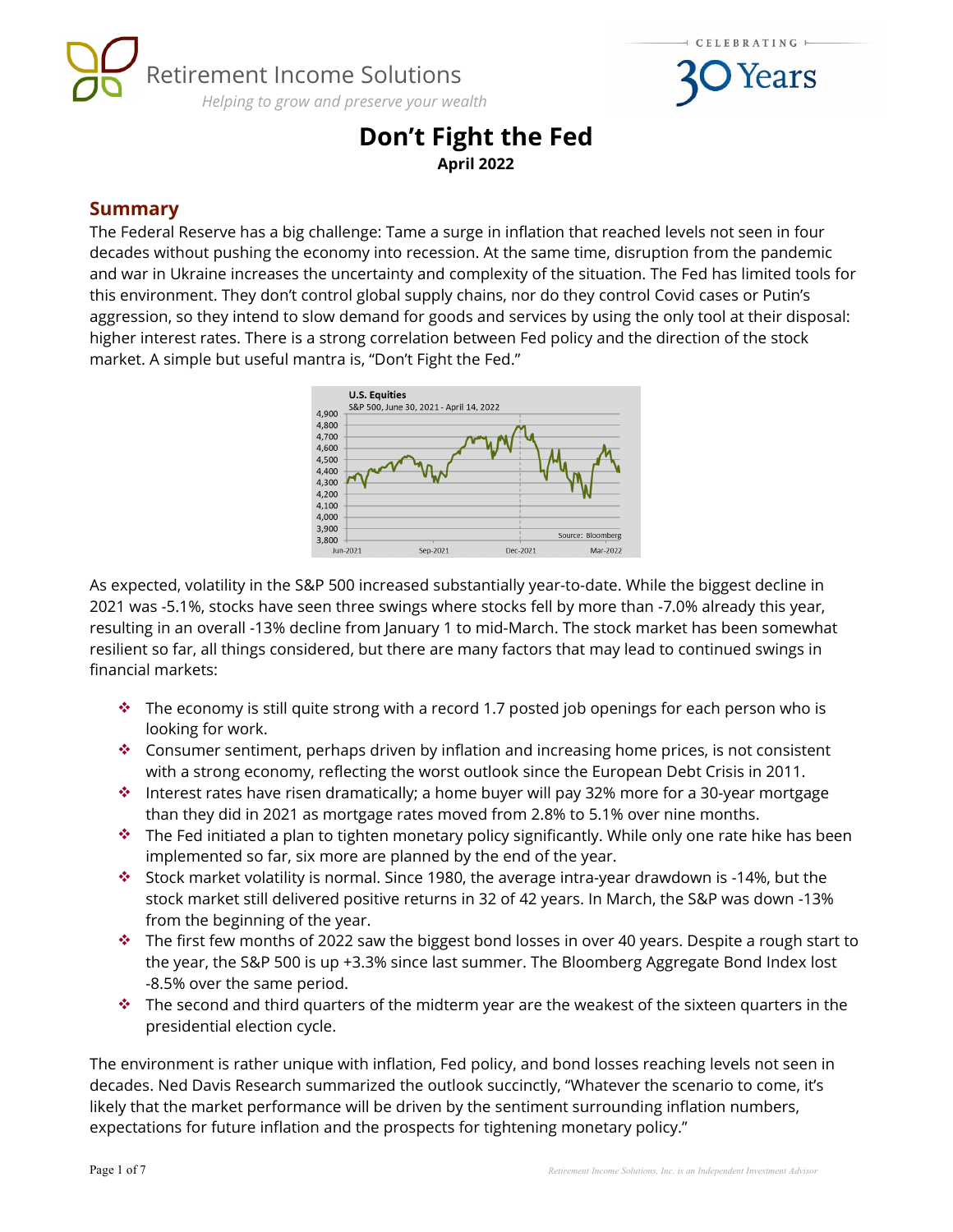# **Client portfolios have been adjusted with the following outlook…**

While a recession may not be imminent, the outlook for equity markets has weakened substantially. High levels of inflation and aggressive Fed policy to address it may continue to create volatility. Typically, financial markets are somewhat immune to the first few rate hikes from the Fed. However, the Fed has not raised rates this swiftly in 15 years, and such an approach may encounter some resistance. As a result, client portfolios have been moved to their Neutral position, which is halfway between their Maximum and Minimum equity targets.

#### **The economy is still strong…**

Most data used to gauge the strength of the economy is still very positive. Even after adjusting for inflation, economic growth (Real GDP, below) reached 5.5% in the fourth quarter, a pace that is effectively double that of any rate since the financial crisis in 2008. Job openings (below) are also extremely high compared to recent history. Unemployment fell to 3.6% in March, the second lowest reading since 1969. Also in March, weekly initial jobless claims fell to 166,000, the lowest level since 1968 when the U.S. population and economy were significantly smaller.



### **But people feel very negatively about the future…**

The University of Michigan Consumer Sentiment index measures consumer attitudes and level of optimism for the future through questions on the business climate, personal finance and spending. In March, the index fell to the lowest level since the financial crisis in 2008 and the European debt crisis in 2011. The index typically hits low levels during a recession and rises as consumers feel like their situation is improving. The current lack of confidence is somewhat perplexing given the strength of the economy.

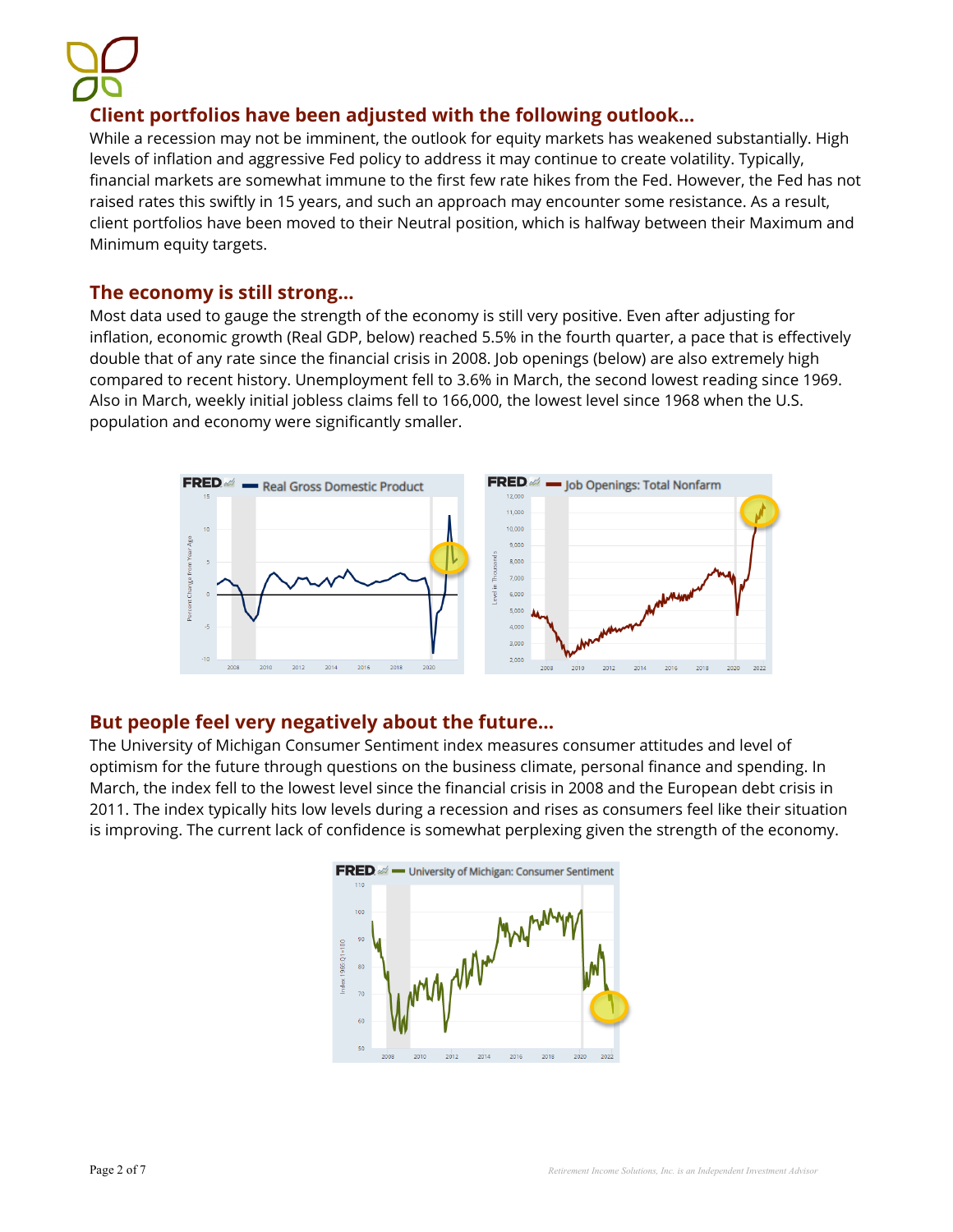# **Primarily because inflation is at a four-decade high…**

Inflation readings for the past few months have been quite elevated. A combination of Covid-related supply chain constraints, war in Ukraine, a robust economy and accumulated savings from the recent stimulus have pushed inflation to levels not seen in forty years. While many economists thought inflation has been too low for a decade, CPI inflation (below) hit 8.6% in March. Many financial concepts can be vague or complicated, but inflation fears in this environment are reinforced by common items like the cost to fill up your car with gasoline. It previously cost \$40 to fill a tank of gas, and now the same tank may cost \$80. High fuel prices are not the same as inflation, but they exacerbate concerns driven by news headlines.



### **And the cost of borrowing money is rising quickly…**

There are many different types of loans (mortgages, auto loans, businesses, and government) in addition to many different loan structures (number of years on the loan as well as the whether the rate is fixed or variable). Regardless of loan type or structure, interest rates spiked dramatically this year. It is much more expensive to finance a purchase or transaction than it was just four months ago.



| <b>Period</b>    | <b>April 2022</b><br>August 2021 |               | <b>Difference</b> |  |
|------------------|----------------------------------|---------------|-------------------|--|
| Structure        | 30-year fixed                    | 30-year fixed |                   |  |
| Rate             | 2.8%                             | 5.1%          |                   |  |
| Monthly payment  | \$1,232                          | \$1,629       | \$397             |  |
| Monthly interest | \$700                            | \$1,275       | \$575             |  |
| Annual interest  | \$8,317                          | \$15,199      | \$6,822           |  |

The housing market is likely to remain stable because inventory and supply remain low. However, the pressure of higher mortgage rates will be noticeable. For example, the monthly payment on mortgage jumped significantly in the last nine months. A home buyer, purchasing the same house with the same \$300k in borrowed principal, would pay 32% more per month for a mortgage at 5.1% versus 2.8% (see table, above right).

Even if mortgage rates were artificially low during the pandemic recovery period, breaching the 5% threshold is meaningful. Many home buyers do not recall rates this high as rates have not exceeded 5% since 2011!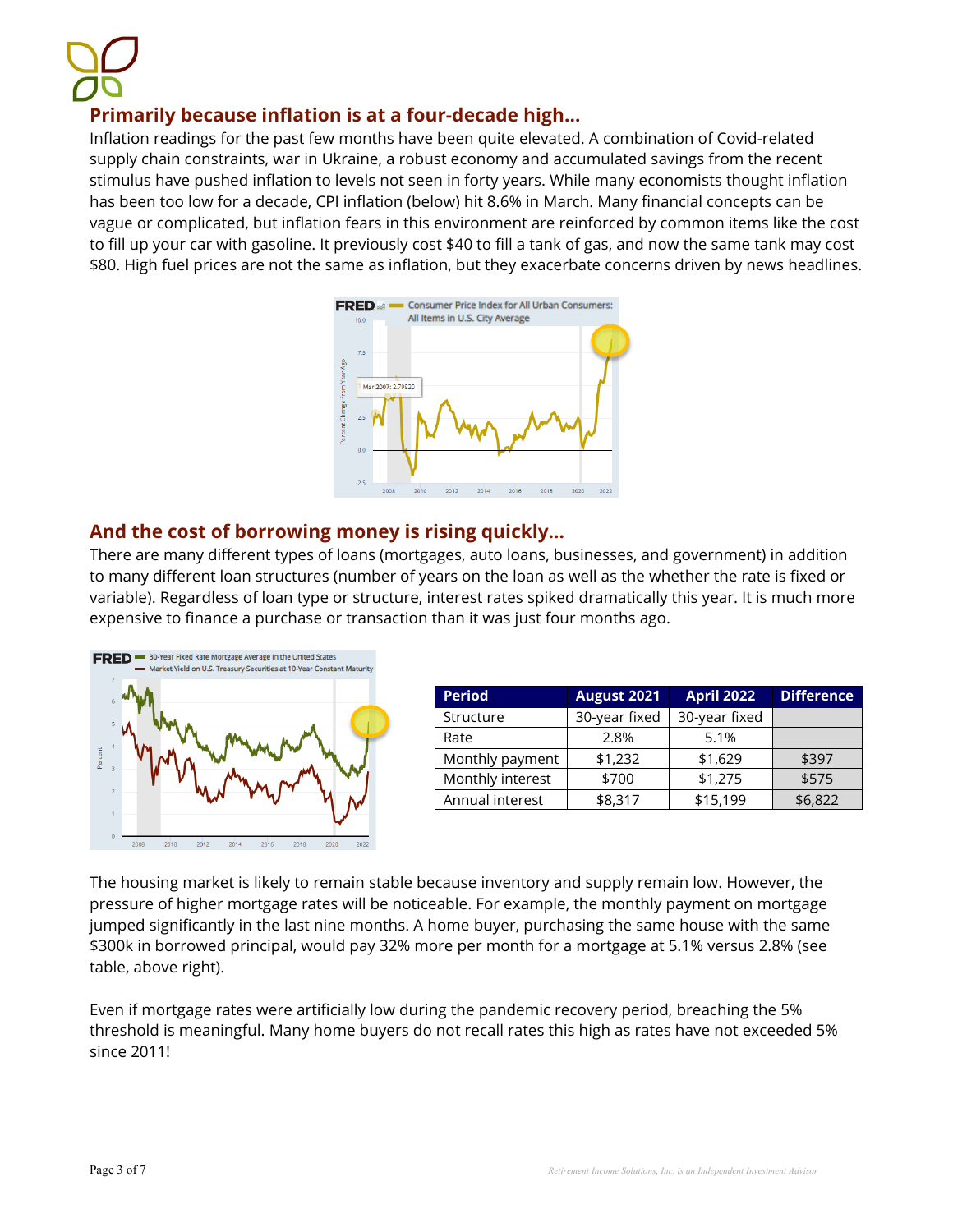# **Since the Fed announced an aggressive plan to fight inflation…**

Citing strong economic growth, a tight labor market, and surging inflation, the Federal Reserve's approach to monetary policy changed significantly over the past several months. In a March speech, Fed Chairman Jerome Powell noted that the inflation outlook had deteriorated significantly, and the rise in inflation has been much greater and more persistent than expected. As recently as December, the Fed projected three rate hikes for 2022, but the current Fed plan indicates seven rate hikes, which would raise the Fed Funds rate to 1.75% - 2.00% by the end of the year.

The history of tightening monetary policy is somewhat concerning. Each of the last seven recessions (1969, 1973, 1980, 1981, 1990, 2001, and 2007) were preceded by a Fed hiking cycle. Not every hiking cycle has led to a recession, but stock market drawdowns during a recession tend to be much deeper. Perhaps more importantly for the current environment, stock market returns tend to be weaker during hiking cycles; this is one of the factors leading to the phrase "Don't Fight the Fed." Below is data on Fed hiking cycles since 1980. On average, hiking cycles last a little over two years, result in an increase of Fed Funds rate of 2.9% and generate low stock market returns. Notably, the most negative stock market returns occur during the recession which follows the rate hiking cycle, not during the hiking period itself.

| <b>Period</b>                 | <b>Number</b><br>of hikes | <b>Duration</b><br>of rate<br><b>hikes</b><br>(months) | <b>Change in</b><br><b>Fed Funds</b><br>Rate | <b>Change in</b><br>10-year<br><b>Treasury</b><br><b>yield</b> | <b>S&amp;P 500</b><br>price<br><b>return</b> | Trigger a<br><b>Recession</b><br>(lag time,<br>months) |
|-------------------------------|---------------------------|--------------------------------------------------------|----------------------------------------------|----------------------------------------------------------------|----------------------------------------------|--------------------------------------------------------|
| May 1983 - July 1984          |                           | 14                                                     | 3.13%                                        | 2.74%                                                          | $-9.6%$                                      | No.                                                    |
| March 1988 - February 1989    | 10                        | 11                                                     | 3.25%                                        | 0.91%                                                          | 6.8%                                         | Yes (28)                                               |
| February 1994 - February 1995 |                           | 12                                                     | 3.00%                                        | 1.85%                                                          | $-2.1%$                                      | No.                                                    |
| June 1999 - May 2000          | 6                         | 11                                                     | 1.75%                                        | 0.50%                                                          | $-8.5%$                                      | Yes (21)                                               |
| June 2004 - June 2006         | 17                        | 24                                                     | 4.25%                                        | 0.52%                                                          | 12.0%                                        | Yes (42)                                               |
| December 2015 - December 2018 | 9                         | 36                                                     | 2.00%                                        | 0.49%                                                          | 19.0%                                        | No.                                                    |
| Average of past 6 cycles      | 9                         | 28                                                     | 2.90%                                        | 1.17%                                                          | 2.9%                                         | $3$ of 6                                               |

Source: BCA Research, JP Morgan

In his March speech, Powell addressed the concern that it is difficult for the Fed to slow inflation without triggering a recession,

*"Some have argued that history stacks the odds against achieving a soft landing, and point to the*  1994 episode as the only successful soft landing in the postwar period. I believe that the historical *record provides some grounds for optimism: Soft, or at least soft-ish, landings have been relatively common in U.S. monetary history. In three episodes—in 1965, 1984, and 1994—the Fed raised the federal funds rate significantly in response to perceived overheating without precipitating a recession. In other cases, recessions chronologically followed the conclusion of a tightening cycle, but the recessions were not apparently due to excessive tightening of monetary policy. For example, the tightening from 2015 to 2019 was followed by the pandemic-induced recession."*

Powell's argument does have some merit, but a deeper analysis is important. Not only is it imperative that the Fed chairman explicitly state the Fed does not plan to create a recession, but there is also important nuance to consider. First, recessions do not typically occur during the hiking period. However, they do tend to occur with a lag of roughly 26 months from the initial hike. Second, the four soft landings cited saw stock market drawdowns of -11%, -13%, -9% and -20% in 1964, 1984, 1994 and 2018, respectively. Third, for the last 15 years, monetary policy has been quite easy. The only meaningful rate hiking cycle since the financial crisis saw nine hikes over three years. The current plan calls for seven in roughly nine months. While the initial phase of a Fed hiking cycle is typically positive for stocks, the Fed's aggressive plan may create volatility in financial markets this year.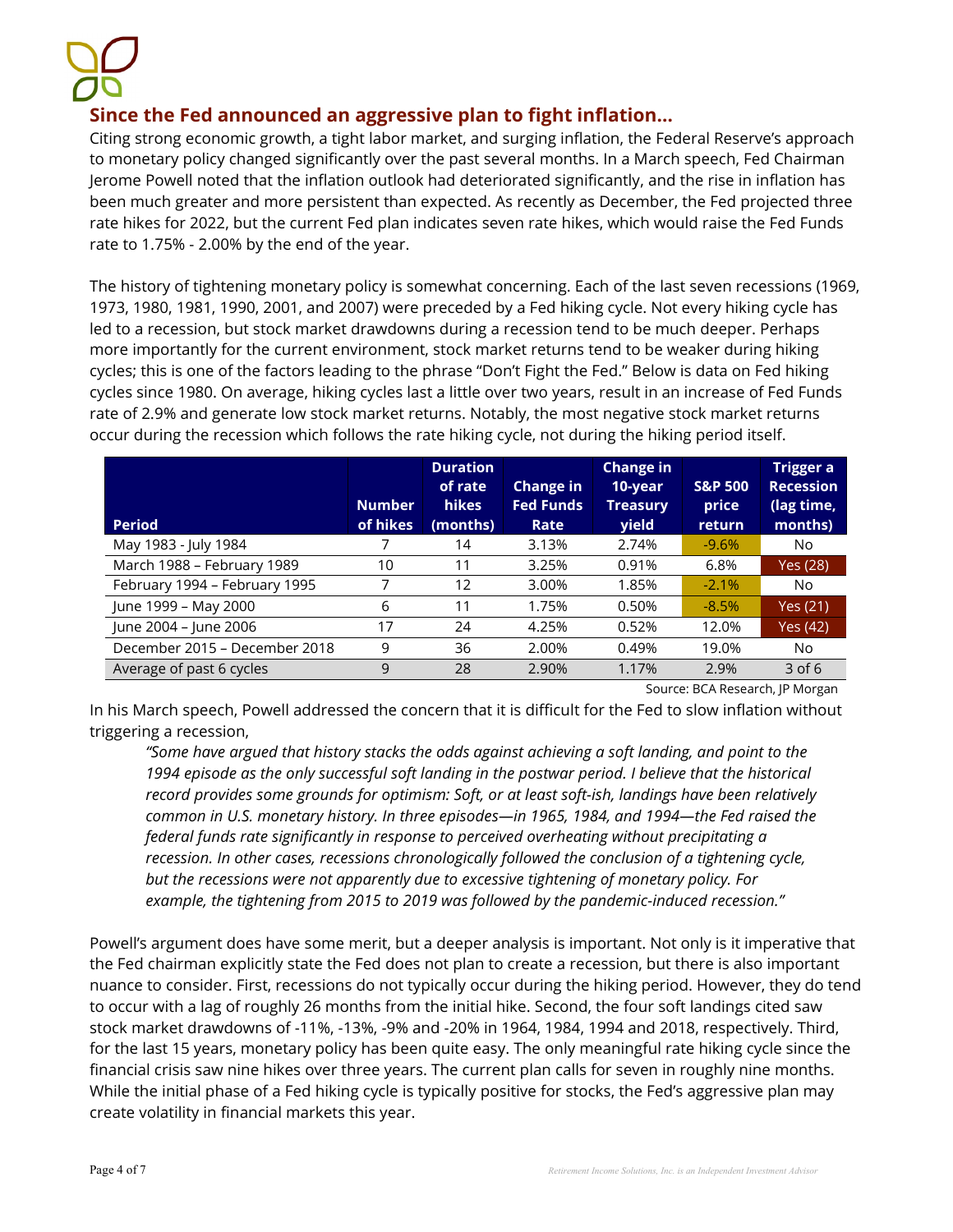### **Rising interest rates delivered painful bond returns…**

Calendar year 2021 was a tough period for bond investors, but the first few months of 2022 saw the biggest bond losses in over 40 years. Interest rates rose sharply after the Fed initiated a plan to raise rates significantly by the end of the year. Since bond prices move in the opposite direction as interest rates, bond losses were significant (see below refresher on bond dynamics). The Fed only controls short term rates through the Fed Funds rate (which is the rate at which banks lend to one another). While the Fed has only raised the Fed Funds rate once this year (by 0.25%), the rest of the bond market responded swiftly to investor pressures. For example, the yield on the 10-year Treasury bond more than doubled from 1.2% in August 2021 to 2.8% in April 2022, and the average rate on a 30-year fixed mortgage rose from 2.8% to 5.1% over the same period.

Since last summer, the vast majority of bonds saw meaningful losses. High yield (higher risk) bonds lost -5.1%, core bonds (i.e. the Bloomberg Aggregate Bond Index, which is the most widely tracked bond benchmark) lost -8.5%, corporate bonds lost -10.9% and long-term Treasury bonds lost -14.7%. Such a dramatic loss in bond returns is quite uncommon. In fact, inside a 12-month window, bonds have not lost at this pace since 1980, when the Bloomberg Aggregate lost -12.6%.



While most investors pay attention to recent stock market volatility, the bond market has had a tougher run recently. Since last summer, the S&P 500 is up +3.3%, compared to losses in all of the above bond sectors. In addition, one of the biggest concerns to start the year is inflation, so it would be logical that inflation protected securities would be a safe haven. While they performed better than most bonds, TIPS lost -1.1% over the same period.

*Bond geek refresher: Why do bond prices and interest rates move in different directions? A simplified example may be helpful. An investor buys a corporate bond that pays 3% per year; later in the year, the same corporation issues a new bond that pays 4%. It is the same company and same risk, but the newer bond pays more. Why would an investor hold the bond paying 3%? They would not. So, the price on the original bond paying 3% must fall to make it attractive to investors.*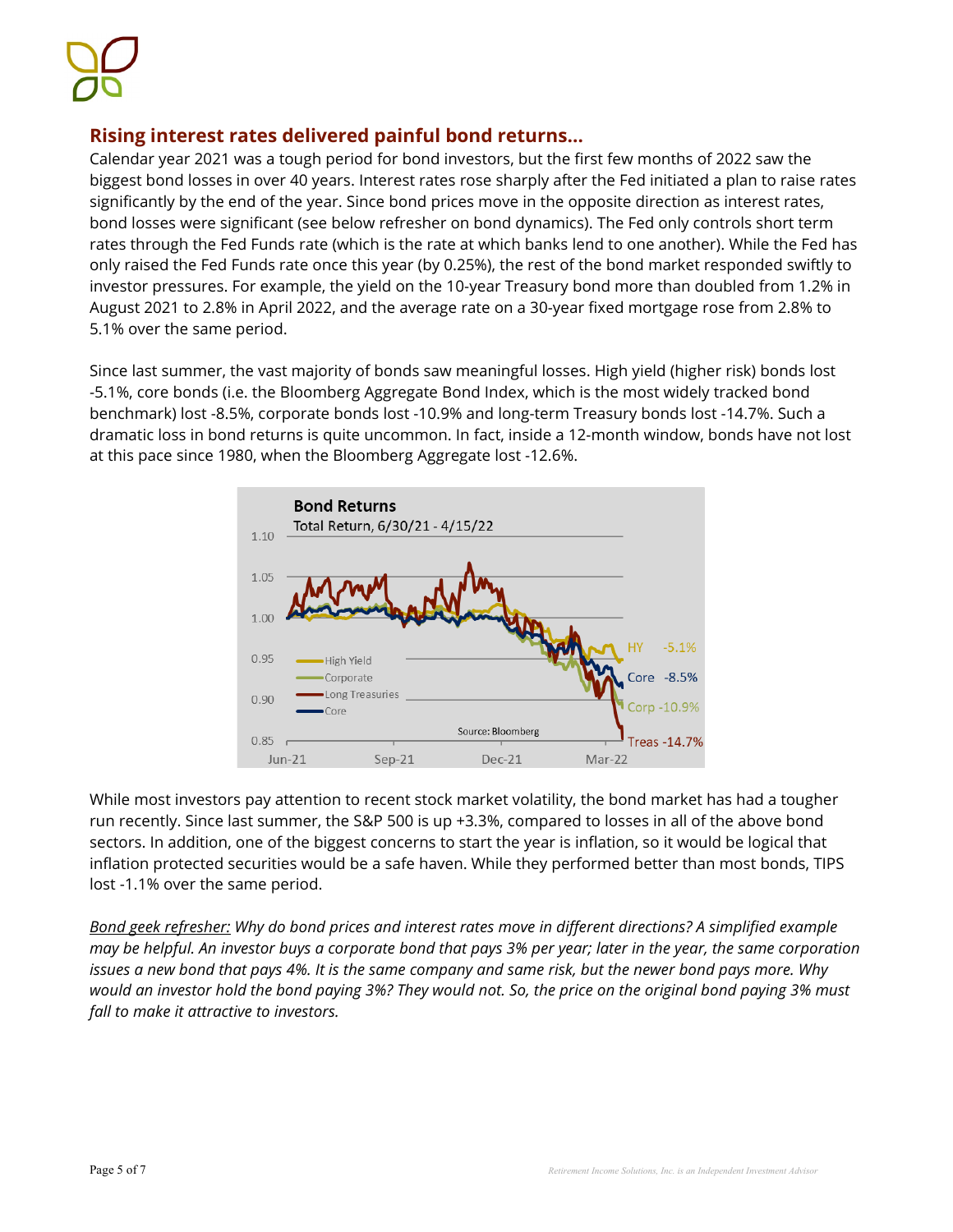# **Which fits well with expectations of Presidential Election Cycle.**

There are many drivers of return in financial markets, and the presidential election cycle fits very well with the dynamic present in 2022. The post-election year period often features strong government stimulus on the heels of optimism from a newly elected president. The midterm year in the four-year presidential cycle is typically characterized by a somewhat robust economy leading to low unemployment and inflationary concerns. Political uncertainty increases while both monetary and fiscal support for the economy slow (since there is less need for monetary stimulus and legislation slows heading into the midterm elections).

|                              | <b>Post</b><br><b>Election</b><br>Year | Mid<br>Term<br>Year | Pre-<br><b>Election</b><br>Year | <b>Outgoing</b><br><b>Election</b><br>Year |
|------------------------------|----------------------------------------|---------------------|---------------------------------|--------------------------------------------|
| Percent Up Years             | 63%                                    | 61%                 | 89%                             | 83%                                        |
| Median Gain Per Year         | 9.1%                                   | 6.2%                | 18.1%                           | 10.7%                                      |
| Incumbent Party Wins (gain)  | 11.6%                                  | 8.5%                | 14.1%                           | 9.7%                                       |
| Incumbent Party Loses (gain) | 4.8%                                   | 3.4%                | 19.4%                           | 4.3%                                       |

Source: Ned Davis Research

This general cycle narrative fits 2022 very well. Stimulus and a robust economy, paired with supply chain issues, created the highest inflation in forty years. Monetary policy became much less accommodative, and political uncertainty is increasing with the expectation that the Democrats will lose at least one or both houses of Congress. The tendencies of this period in the four-year cycle are as follows:

- $\cdot \cdot$  The midterm year is the weakest of the four years in the cycle, and the weakness is more pronounced under first year Democrats.
- $\cdot$  In particular, the second and third quarters of the midterm year are the weakest of the sixteen quarters in the cycle.
- \* While monetary policy tends to tighten in the midterm year, the Fed's current plan for monetary policy is the most significant shift in direction in at least 15 years (maybe even since the 1980s).
- $\cdot \cdot$  The dynamics of the midterm years often lead to more volatility. Only 6 of the 30 midterm years since 1900 have experienced maximum stock market declines of less than -10%. The median midterm correction is -17% versus -13% for all years.